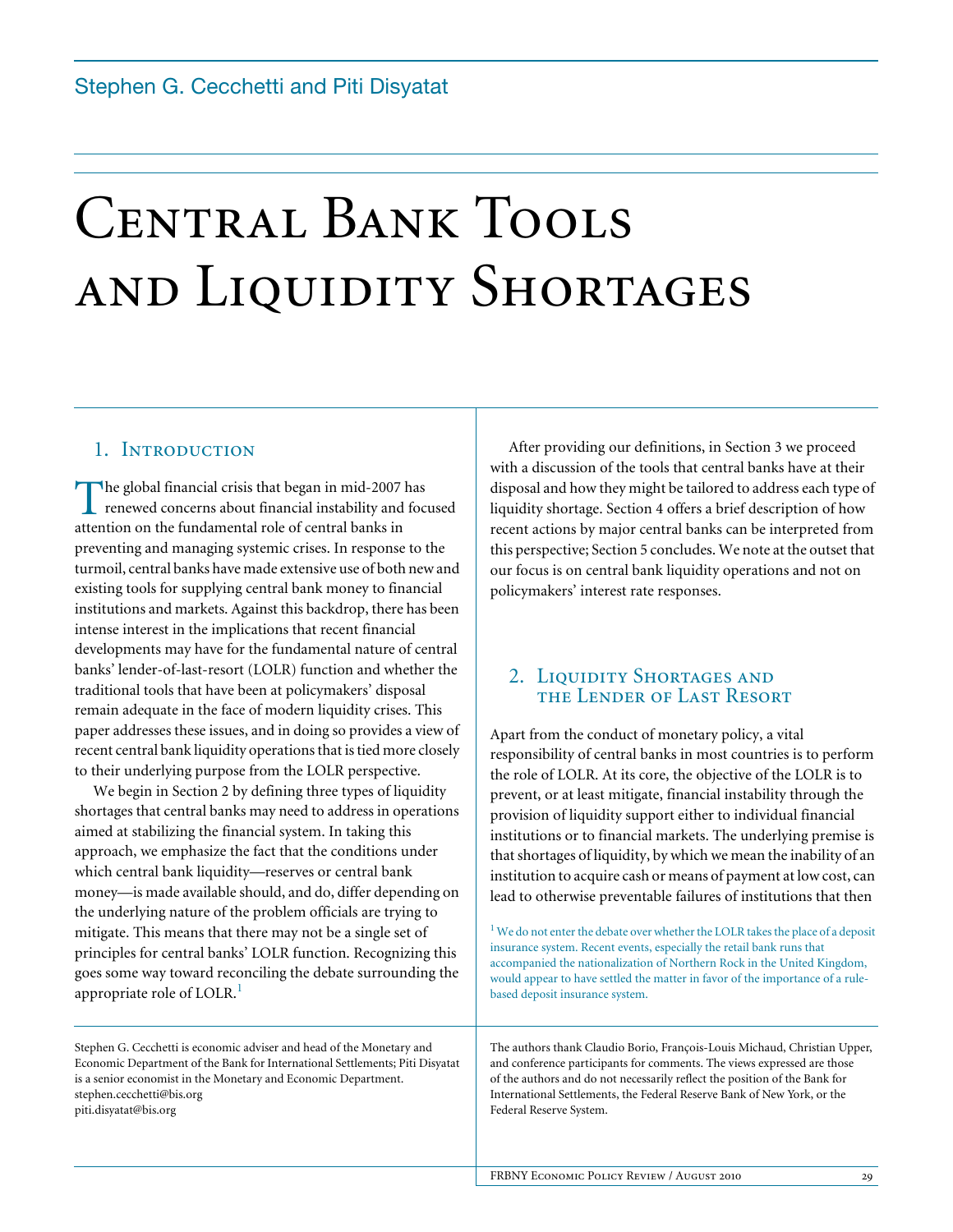result in spillover and contagion effects that may ultimately engulf the financial system more broadly with significant implications on the real economy. $^2$  By signaling its willingness and ability to act decisively, the central bank demonstrates its intention to restore confidence in the system by avoiding "fire sales" of assets and supporting market functioning.

The "classical" doctrine of the LOLR as attributed to Thornton (1802) and Bagehot (1873) is commonly interpreted to imply that such lending should be extended freely without limit, but only to solvent institutions at penalty rates and against good collateral (for example, see Rochet and Vives [2004]). This set of principles has been subject to substantial debate for much of the past thirty years, with many issues yet to be resolved. $3$ 

At their most basic level, the underlying principles of Bagehot's original dictum have been subject to a variety of interpretations. Goodhart (1999), for example, emphasizes that Bagehot's criteria for lending were not conditioned on the individual borrower but on the availability of good collateral. As such, the distinction between illiquidity and insolvency would not be an important issue. Similarly, while the imposition of a penalty rate has traditionally been judged relative to the prevailing market rate, it can be argued that Bagehot advocated only that lending take place at a rate higher than the precrisis level. Given that the LOLR strives to achieve the good—panic-free—equilibrium, a case can be made that the penalty ought to be relative to the interest rate during normal times rather than the higher rate that obtains in the market during a panic (Goodhart 1999). Indeed, in practice, LOLR lending has frequently taken place at prevailing market rates (Giannini 1999).

At a more practical level, the distinction between illiquidity and insolvency has been largely dismissed on the grounds that banks generally face liquidity problems when solvency is in question (Goodhart and Schoenmaker 1995). Indeed, an individual bank will seek assistance from the monetary authorities only when it cannot meet its liquidity needs in financial markets. Since the wholesale interbank money market is the first stop for most banks, this almost certainly means that there are significant doubts about the institution's ultimate solvency. The proposition that central banks only lend against good collateral is also undermined by the fact that a bank that is unable to raise funds in the market must, almost by definition, lack access to good security for collateralized loans. As such, emergency lending assistance from the central bank will likely be against collateral of questionable quality. In addition, the imposition of a penalty rate has been criticized on

<sup>2</sup> This definition of LOLR is quite broad and can, in principle, encompass any injection of central bank reserves, including routine ones. That said, we focus primarily on extraordinary interventions driven by unanticipated events. <sup>3</sup> See Davis (2008) and Rochet (2008) for detailed expositions of the various views.

the grounds that such a policy could compound the problem if it imposes a substantial burden on the troubled institution.

At the same time, another facet of the debate has focused on the appropriate implementation of LOLR support. Some argue that in an advanced financial system, LOLR should be exclusively through open market operations. As long as systemwide changes in demand for reserves are met through such operations, the market can direct reserves to those most in need, thereby avoiding the mispricing that administrative mechanisms might create (Schwartz 1992; Kaufman 1991; Goodfriend and King 1988). Such an approach was clearly successful, for example, in the case of operations associated with the spikes in liquidity demand during the Y2K episode and in the aftermath of the stock market crash of October 1987. However, others argue that LOLR may require direct lending, not open market operations, as the market may fail to deliver liquidity to distressed banks whose failure threatens the financial system (Rochet and Vives 2004; Freixas et al. 2000; Freixas, Parigi, and Rochet 2000; Goodhart 1999).

# 2.1 Three Kinds of Liquidity Shortages

Rather than getting mired in the theoretical debate on the design and role of the LOLR, we take a more pragmatic approach and outline the broad conditions under which central banks' provision of liquidity is undertaken in practice. From this we derive some general principles that apply depending on the specific situation. Indeed, once it is recognized that the nature of the LOLR differs across circumstances, many of the issues at the center of the theoretical debate fade.

It is useful at the outset to distinguish between three types of liquidity: central bank liquidity, market liquidity, and funding liquidity. *Central bank liquidity* is the term we use to describe deposits of financial institutions at the central bank; it is synonymous with reserves, or settlement balances. These reserve balances are held by financial institutions to meet reserve requirements, if any, and to achieve final settlement of all financial transactions in the payments system. Individual institutions can borrow and lend these funds in the interbank market, but, for the system as a whole, the only source of these funds is the central bank itself.

*Market liquidity* refers to the ability to buy and sell assets in reasonably large quantities without significantly affecting price. This use of the term "liquidity" is closest to the common, textbook definition: the ease with which an asset can be converted into means of payment (that is, money or cash).

Finally, there is *funding liquidity*. This term describes the ability of an individual or institution to raise cash, or its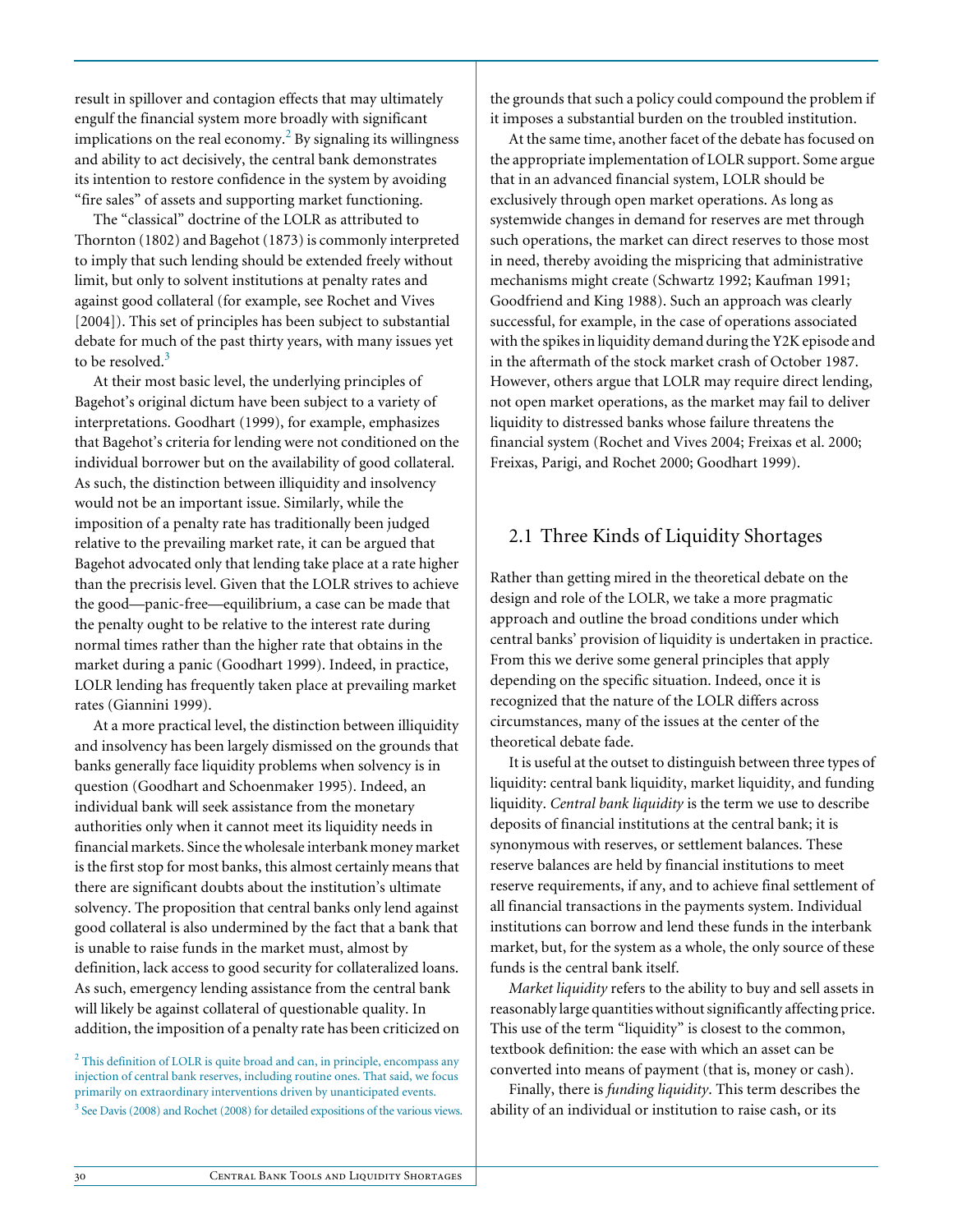equivalent, again in reasonably large quantities, either via asset sales or by borrowing. As such, market and funding liquidity are closely linked (see Brunnermeier and Pedersen [2007]).

With this distinction in mind, our discussion of central banks' liquidity operations and their appropriate structure with respect to the fulfillment of the LOLR function is best premised on the clear separation of three kinds of liquidity shortages: a shortage of central bank liquidity, an acute shortage of funding liquidity at specific institutions, and a systemic shortage of funding and market liquidity. We now proceed to describe each of these in turn.

# *Shortage of Central Bank Liquidity*

The first kind of liquidity shortage is perhaps the most benign and occurs when institutions find themselves short of the reserve balances that they wish to hold, either because of inadequacies in the aggregate supply of reserves or problems associated with their distribution within the system. In this situation, financial institutions risk being unable to fulfill their immediate payment obligations, creating the potential for "gridlock" in the payments system. Typically, the tensions manifest themselves in a spike in the overnight interest rate but may sometimes also be transmitted to other segments of the money market as well. For the most part, these problems occur in the absence of any concern over the solvency of specific institutions.

When central bank liquidity shortages occur as a result of problems associated with the distribution of reserves, the underlying cause is typically technical in nature, having to do with either technological glitches or mismanagement of liquidity positions. The computer malfunction at the Bank of New York on November 20, 1985, which resulted in a large shortage of cash despite the bank's patent solvency, and the September 2001 crisis are examples of such situations. The immediate problem confronting central banks in each case was the dislocation of reserves, reflecting a breakdown in payments systems and the coexistence of institutions unable to lend excess funds to institutions that desperately needed them.

A shortage of central bank liquidity can also arise from an inadequate supply of reserves to the system as a whole.<sup>4</sup> This may reflect an error in the central bank's forecast of autonomous factors affecting liquidity conditions (for example, as a result of unexpected changes in the Treasury's balances with the central bank) or a sudden, unanticipated shift in demand, or both. At the beginning of August 2007, for

example, a sharp rise in uncertainty over future funding availability led to an abrupt increase in demand for reserves in the system as a whole. This put considerable upward pressure on overnight rates, and many central banks initially found it harder to achieve their policy targets. The natural policy response was an immediate increase in the supply of reserves in an effort to meet what officials hoped would be a brief shortage of central bank liquidity.

# *Acute Shortage of Funding Liquidity at Specific Institutions*

The second kind of liquidity shortage occurs when a particular institution experiences an acute shortage of funding liquidity associated with solvency concerns as the willingness of counterparties to trade with the institution dissipates. This situation can arise as the result of a flawed business strategy which becomes evident often only ex post—that has left the institution exposed to persistent cash drains. Reflecting substantial perceived insolvency, the shortage of liquidity is prolonged and the form of assistance needed is essentially bridge financing that allows time for fundamental restructuring.

The primary threat posed by an institution-specific acute liquidity shortage, and hence the main justification for any official assistance, is that failure may result in contagion and spillover effects that could put the entire financial system at risk. The key criterion in the consideration of liquidity support is then whether the institution in question is systemically important or not. The distinction between illiquidity and insolvency is not really relevant. Prominent examples of situations in which an acute shortage of funding liquidity at certain institutions necessitated LOLR support include Continental Illinois in 1984 and the provision of liquidity support to various bank and nonbank financial institutions in the current crisis.

## *Systemic Shortage of Funding and Market Liquidity*

The final form of liquidity shortage—a systemic shortage of both funding and market liquidity—is potentially the most destructive. It involves tensions emanating from an evaporation of confidence and from coordination failures among market participants that lead to a breakdown of key financial markets. Markets, just as intermediaries, may be subject to "runs" that are driven by fundamentally similar forces. As we saw in the immediate aftermath of the September 2008 bankruptcy of Lehman Brothers, the result is a sudden

<sup>&</sup>lt;sup>4</sup> Since it assumes that the interbank market is still functioning normally, this situation is close in nature to the problem envisaged by Goodfriend and King (1988).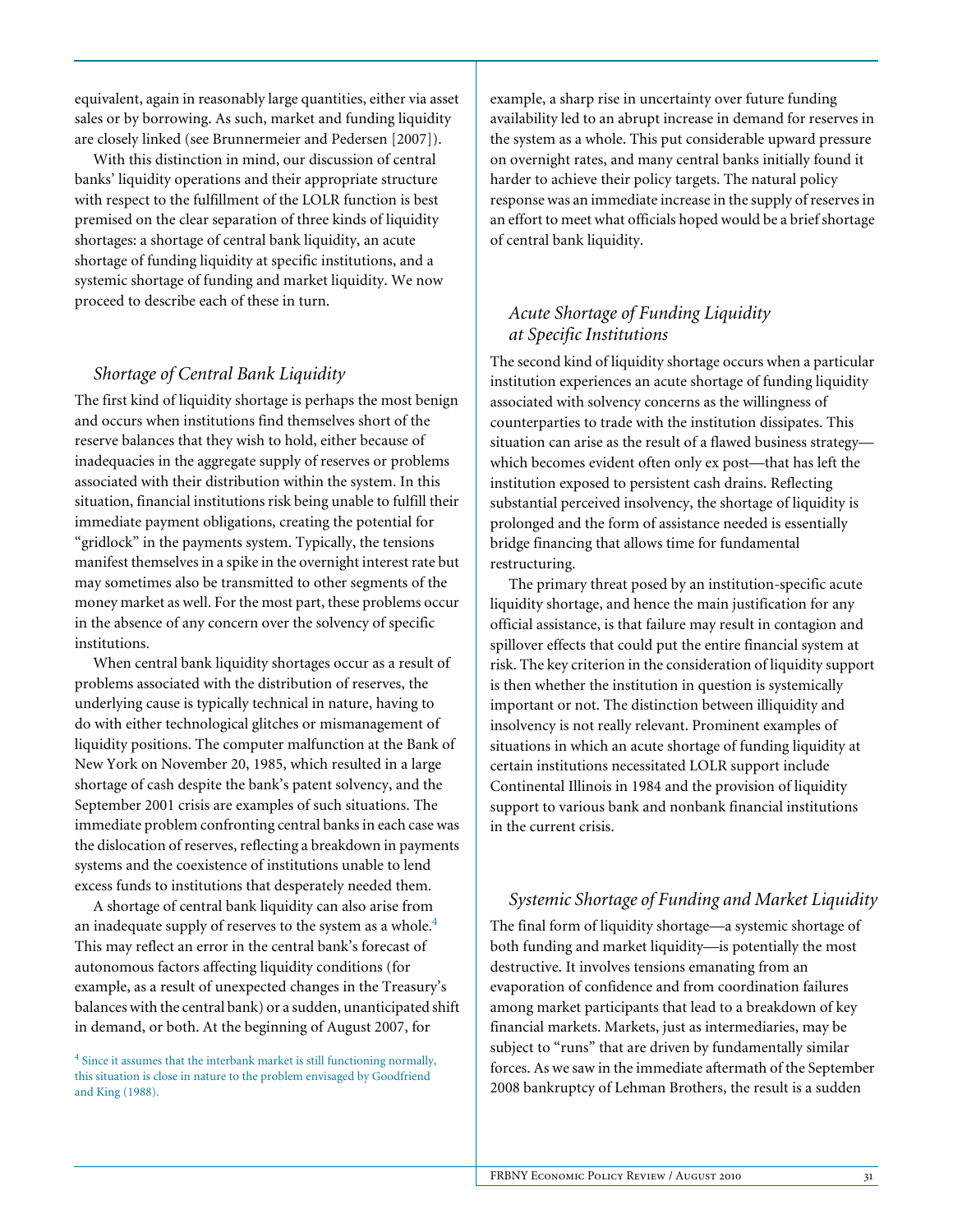and prolonged evaporation of both market and funding liquidity, with serious consequences for the stability of both the financial system and the real economy.

Such crises are generally associated with a sharp rise in market participants' uncertainty about asset values as well as about the financial strength of potential counterparties. Because financial markets need participants to function, a sharp rise in uncertainty that causes many players to disengage results in illiquid markets (see Caballero and Krishnamurthy [2008]). As a direct consequence, assets that were thought to be easily convertible into cash are not, which creates funding liquidity problems for individuals and institutions. This, in turn, heightens the credit risk of potential counterparties. The dynamics of these systemic crises are then driven by a mutually reinforcing feedback process involving market liquidity, funding liquidity, and counterparty credit risk.<sup>5</sup> The 1987 stock market crash is an example of such a situation, and systemic liquidity shortages have been a prominent element of the current crisis from the very beginning.<sup>6</sup>

# 3. Central Bank Tools and LIQUIDITY SHORTAGES

The three types of liquidity shortages—central bank, acute institution-specific funding, and systemic funding and market—do not always occur in isolation. Important interdependencies exist, and the occurrence of one can lead to another with dynamics that often reinforce one another. For example, acute concerns about the viability of a particular institution can rapidly spread to a loss of confidence in other institutions, resulting in systemic disruptions in the interbank market that, in turn, hamper the distribution of reserves among participants, leading to problems in the payments system. Indeed, the current crisis that began in mid-2007 has involved all forms of liquidity shortages.<sup>7</sup>

In their capacity as LOLR, central banks essentially have three tools with which they can influence the availability of liquidity in the financial system. The first is lending or borrowing in the open market. These operations include the repos and reverse-repos that are the bread and butter of liquidity management during normal times. They are not

targeted at specific institutions—though they may be undertaken bilaterally—but are designed to address systemwide liquidity pressures. The operations are typically collateralized and conducted at the discretion of the central bank. The basic function is to regulate the level of aggregate reserves to ensure smooth functioning of the payments system and facilitate the attainment of the relevant policy interest rate target. That said, these operations can be utilized and structured to address a broader set of problems as well. For example, through these operations, central banks may lend not only reserves but also highly liquid securities such as government bonds.

The second tool is the outright purchase or sale of assets in the open market. These operations affect the aggregate supply of central bank money (reserves) on a permanent basis and are typically conducted in sovereign bonds denominated in either domestic or foreign currencies. Prior to the current episode, similar interventions in other asset markets were rare. The purchases of equities by the Hong Kong Monetary Authority during the 1997 Asian financial crisis and by the Bank of Japan in 2002 were notable exceptions. The application of outright transactions aimed at affecting market prices is quite controversial and is usually justified in terms of correcting a fundamental misalignment in asset prices or the provision of two-way liquidity.

Finally, central banks can conduct transactions directed at specific institutions instead of markets as a whole. Unlike open market operations, these transactions can take place at the discretion of either the central bank or the financial institution itself, involve the channeling of liquidity directly to or from particular institutions, and can be either collateralized or uncollateralized. Examples of such operations include standing facilities and traditional emergency lending assistance.

The specific institutional setup of each of these three tools varies a great deal across countries—including differences in maturity, frequency, counterparty arrangements, and eligible collateral. These variations can have significant implications for how financial institutions manage their own liquidity positions as well as for the liquidity characteristics of various assets themselves. $8$  Moreover, the specific setup of each of these tools crucially determines their function during a liquidity crisis. Depending on their structure, each can in principle contribute to the alleviation of all three types of liquidity shortages discussed earlier. The key features that characterize their application to various types of crises are set out below and are summarized in the table. Unsurprisingly, the choice of tool to be employed will depend on the type of liquidity shortage that has arisen. Critically, this means that unlike the framework

<sup>8</sup> Markets Committee (2008) contains detailed descriptions of the specific practices for a large cross-section of countries.

<sup>&</sup>lt;sup>5</sup> Brunnermeier and Pedersen (2007) provide a formal representation of this mutually reinforcing process. Freixas, Parigi, and Rochet (2000) and Flannery (1996) develop models that illustrate how coordination failures can lead to a systemic seizing up of the interbank market. See also Borio (2004).

<sup>&</sup>lt;sup>6</sup> A detailed exposition of the 1987 crisis can be found in Carlson (2007). <sup>7</sup> A broad analysis of the current crisis is provided by Borio (2008), Bank for International Settlements (2008a, 2008b), Calomiris (2008), Cecchetti (2008), and Gorton (2008).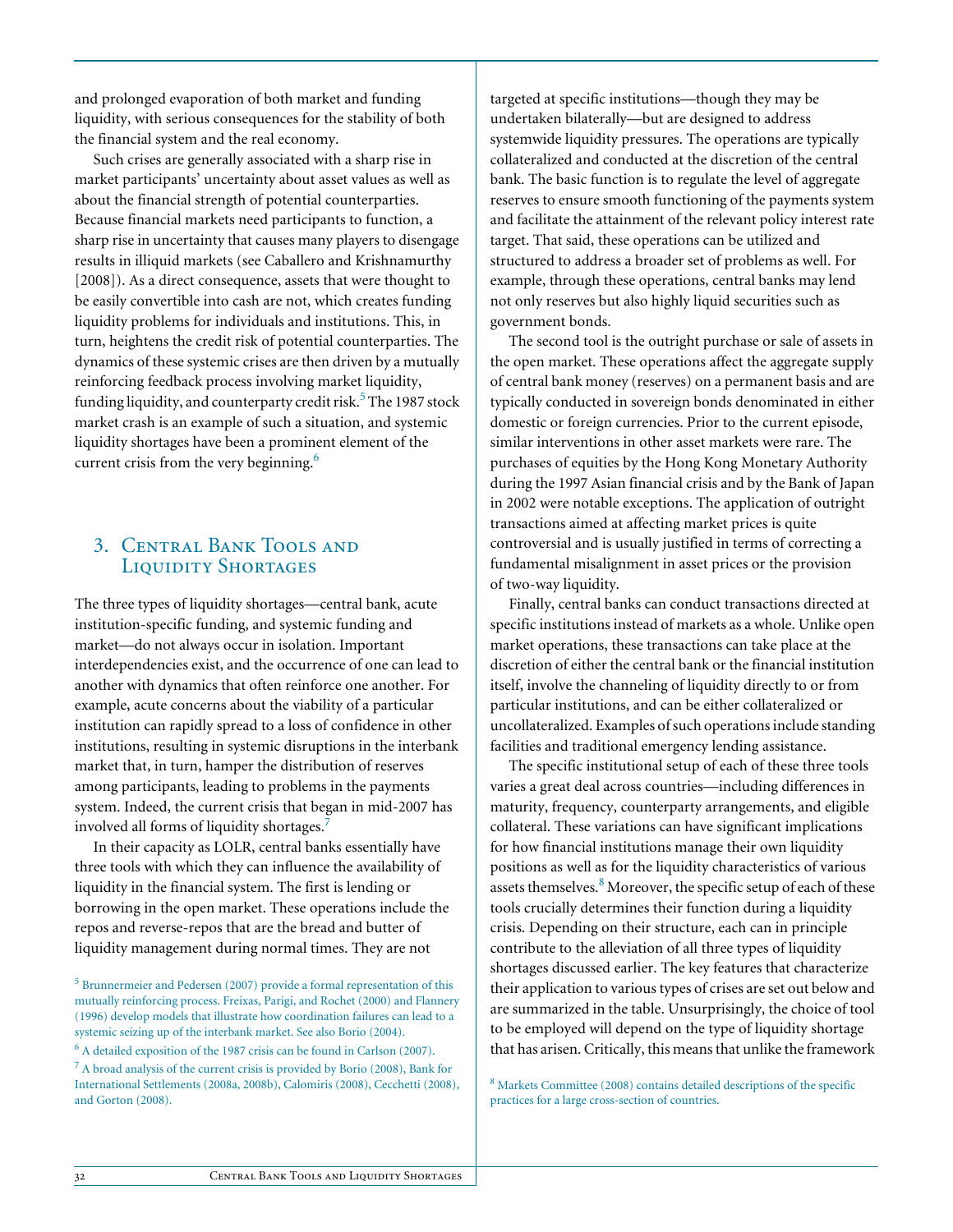### Principles of Lender-of-Last-Resort Support

|                                                               | Type of Liquidity Shortage                                |                                                                   |                                                      |
|---------------------------------------------------------------|-----------------------------------------------------------|-------------------------------------------------------------------|------------------------------------------------------|
| Nature of Liquidity Support                                   | Shortage of Central Bank<br>Liquidity                     | Chronic Shortage of Funding<br>Liquidity at Specific Institutions | Systemic Shortage of Funding<br>and Market Liquidity |
| Distinction between illiquidity and solvency                  | Yes                                                       | N <sub>0</sub>                                                    | No                                                   |
| Directed lending or open market                               | Either                                                    | Directed                                                          | Both                                                 |
| Lending or outright                                           | Lending                                                   | Lending                                                           | Both                                                 |
| Ambiguity of access                                           | N <sub>0</sub>                                            | Yes                                                               | N <sub>0</sub>                                       |
| Penalty relative to market rate                               | No, if aggregate shortage<br>Yes, if institution-specific | N <sub>0</sub>                                                    | No                                                   |
| Quality of collateral/degree of central bank<br>risk exposure | High/negligible                                           | Low/high                                                          | Low-high/low-high                                    |
| Term of support                                               | Very short (overnight)                                    | Long                                                              | Short to medium                                      |
| Public announcement of support                                | N <sub>0</sub>                                            | Depends                                                           | Yes                                                  |
| Separation from monetary policy                               | Yes                                                       | Yes                                                               | No.                                                  |
| Coordination with fiscal authority                            | N <sub>0</sub>                                            | Yes                                                               | Yes                                                  |

set out by Bagehot in the nineteenth century, there is no unique set of principles that governs how the LOLR should respond.

Before describing how central banks use their tools to respond to each of the aforementioned liquidity shortages, it is useful to note some key implications for their balance sheets. The fulfillment of the LOLR function typically involves changing the composition of assets held by the central bank, the overall size of its balance sheet, or both. In doing so, central banks will normally offset any impact on reserve balances outstanding in order to maintain the policy interest rate near its target. The main exceptions to this are: 1) if there is an aggregate shortage of central bank liquidity; 2) if the policy rate is zero; or 3) if reserves are remunerated at the policy rate. Whether the overall size of the balance sheet expands or not then depends on the choice of offsetting operations. If the latter is achieved by allowing one asset to substitute for another, then balance-sheet size is unchanged. However, if the offset is achieved through the issuance of various forms of central bank liability, such as an increase in the size of the government's deposit balance or the sale of central bank bills, balance-sheet size increases. Typically, the latter becomes necessary as the scale of liquidity support rises beyond a certain point.

# 3.1 Shortage of Central Bank Liquidity

When central banks are faced with a shortage of reserves in the banking system as a whole, the primary aim of their intervention is to maintain the smooth functioning of the payments system and keep interest rates near their targets. If the problem is largely one of insufficient aggregate supply, all

three forms of central bank intervention can be employed to address the situation. Generally, however, the preferred option is to accommodate the extra demand for reserves by lending in the open market and relying on the market to distribute reserves to those most in need. The provision of additional reserves would typically not be at a penalty rate since the maintenance of the appropriate aggregate supply of reserves is an important remit of central banks. Moreover, the underlying cause cannot generally be attributed to mismanagement on the part of banks. The sharp pickup in demand for liquidity buffers that began in August 2007, for example, reflected a general rise in uncertainty regarding future funding needs that was largely unforeseen.

If the shortage of reserves is caused by problems related to their distribution within the banking system—a situation associated with frictional payment shocks that leave some institutions suddenly and unexpectedly short of funds—the LOLR function can be implemented through directed liquidity support. Standing facilities, where banks can either deposit excess balances or borrow additional balances directly from the central bank at prespecified rates at the end of the day, are designed to handle these situations. Since the nature of the problem envisaged is largely transitory, this type of liquidity support is designed to be extended for a very short term, usually overnight. Moreover, to maintain the incentive for financial institutions to transact in markets, central banks tend to make access to standing facilities at penalty rates of interest. Finally, standing facilities can exert a stabilizing influence on markets without any funds actually being lent, since their mere presence can act to assure banks of orderly access to overnight funds. This effect is ensured by making access unambiguous.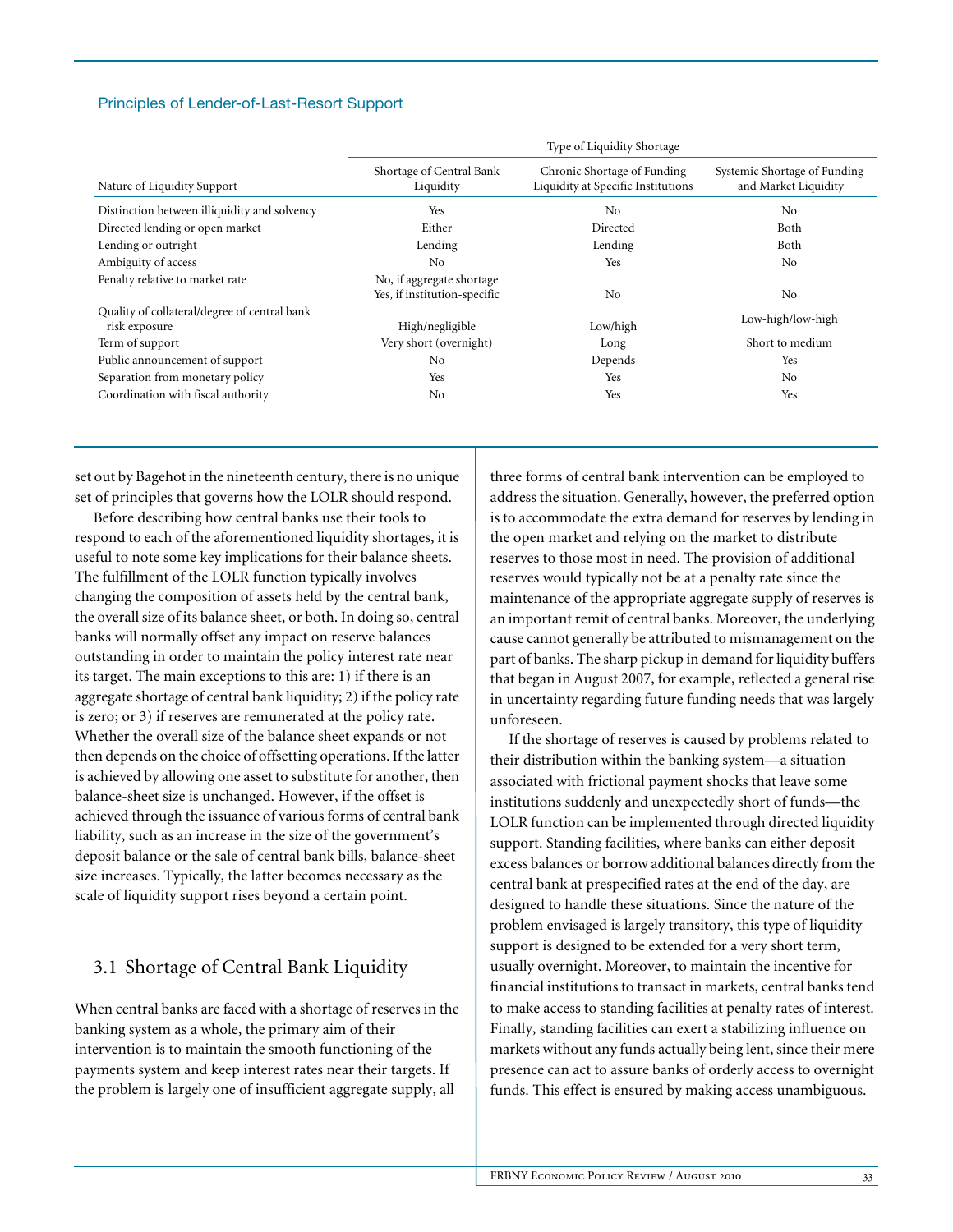Regardless of whether the central bank liquidity shortage is systemwide and institution-specific, the operations conducted to address it are designed explicitly to minimize the impact on market prices of all securities other than the overnight interest rate. As such, their implementation has no bearing on, nor is it in conflict with, the official stance of policy. Furthermore, since the terms are very short and all loans are fully collateralized, the central bank faces virtually no credit risk. The principles behind standing facility lending are in fact very much in line with conventional interpretations of Bagehot's instructions to lend freely to solvent institutions, against good collateral, at a penalty rate. As emphasized by Paul Tucker, much of the central bank lending that was discretionary in Bagehot's day has, in effect, become "hard coded" into the operating framework (Tucker 2004).

While these operations work well most of the time, the current crisis has highlighted some potential constraints that may arise in the use of both open market operations and traditional standing facilities. For one, financial institutions may not have sufficient access to the types of assets that the central bank regards as being of acceptable quality to serve as collateral. In addition, the institutions most in need of central bank liquidity may not have direct access to the central bank itself. As recent experience has shown, development of more global capital markets has made it more likely that disturbances will originate in markets and involve counterparties that are several steps removed from the central bank's sphere of direct operation. Finally, when financial institutions lose confidence in nearly all potential counterparties, bringing their soundness into question, access to standing facilities can become stigmatized, impairing the effectiveness of these facilities as a liquidity backstop. This was particularly evident in the United States during 2007 and 2008, when market rates at times rose well above the interest rates on the facilities (see Committee on the Global Financial System [2008]). As we discuss in more detail in Section 4, central banks have addressed these problems by widening the pool of eligible assets, broadening the range of institutions with which they are willing to transact directly, and assuring market participants that borrowing from standing facilities should not be regarded as a sign of weakness.

# 3.2 Acute Shortage of Funding Liquidity at Specific Institutions

When the official sector confronts an institution facing an acute shortage of funding liquidity, the justification for intervention must be that failure threatens the stability of the entire financial system. In such a circumstance, the solvency

of the institution will be of secondary importance. Instead, central bankers are faced with a decision whether to exercise discretionary authority to provide emergency lending assistance to a particular institution. Clearly, this situation is distinct from the one just described, in which an institution finds itself short of funds at the end of the day. Rather, the problem is one of large-scale and potentially prolonged shortages of funding liquidity against which the use of standing facilities is inadequate or inappropriate. Furthermore, given the institution-specific nature of the intervention, emergency lending assistance can be clearly separated from the monetary policy stance.

Any liquidity support extended in this situation will likely expose the central bank to credit risk, since an institution in need of a loan of last resort will typically have exhausted its stock of both marketable assets and acceptable collateral. So the assets pledged to the central bank are likely to be some part of the borrowing bank's loan book, or illiquid securities, or some physical asset whose value is uncertain. To the extent that a loan extended under this circumstance is, in the end, simply bridge financing while a takeover or major restructuring of the recipient institution is organized, it will generally be accompanied by a plan for private sector (Bear Stearns) or government (Northern Rock) support or recapitalization. This acts, at least in principle, to limit the central bank's exposure to substantial losses.

A key factor determining the scope and scale of emergency lending to an institution facing an acute shortage of funding liquidity is the central bank's ability to absorb losses. In this context, the current crisis highlights serious potential resource limitations. As financial institutions have become increasingly globalized, the scale of any potential support required has grown tremendously, requiring the joint participation of fiscal authorities. Moreover, in cases such as Iceland in 2008, it can even stretch beyond the limits of the entire official sector.

Because of the moral hazard implications, officials are tremendously hesitant to grant such loans. When they do, they not only charge high rates of interest to mitigate taxpayer exposure but have the ability to write down shareholder equity as well as replace management. Insofar as the institution is unable to obtain funding on its own in the market, however, the provision of liquidity support cannot necessarily be deemed punitive relative to the market rate.<sup>9</sup> As a further counterbalance to moral hazard, the provision of support to acutely illiquid institutions is on a discretionary basis so that the market does not take it for granted. Such "constructive ambiguity" does not necessarily mean, however, that the

<sup>9</sup> The imposition of a penalty rate is determined largely by the degree of moral hazard that is associated with the provision of liquidity support. We discuss this further in Section 3.4.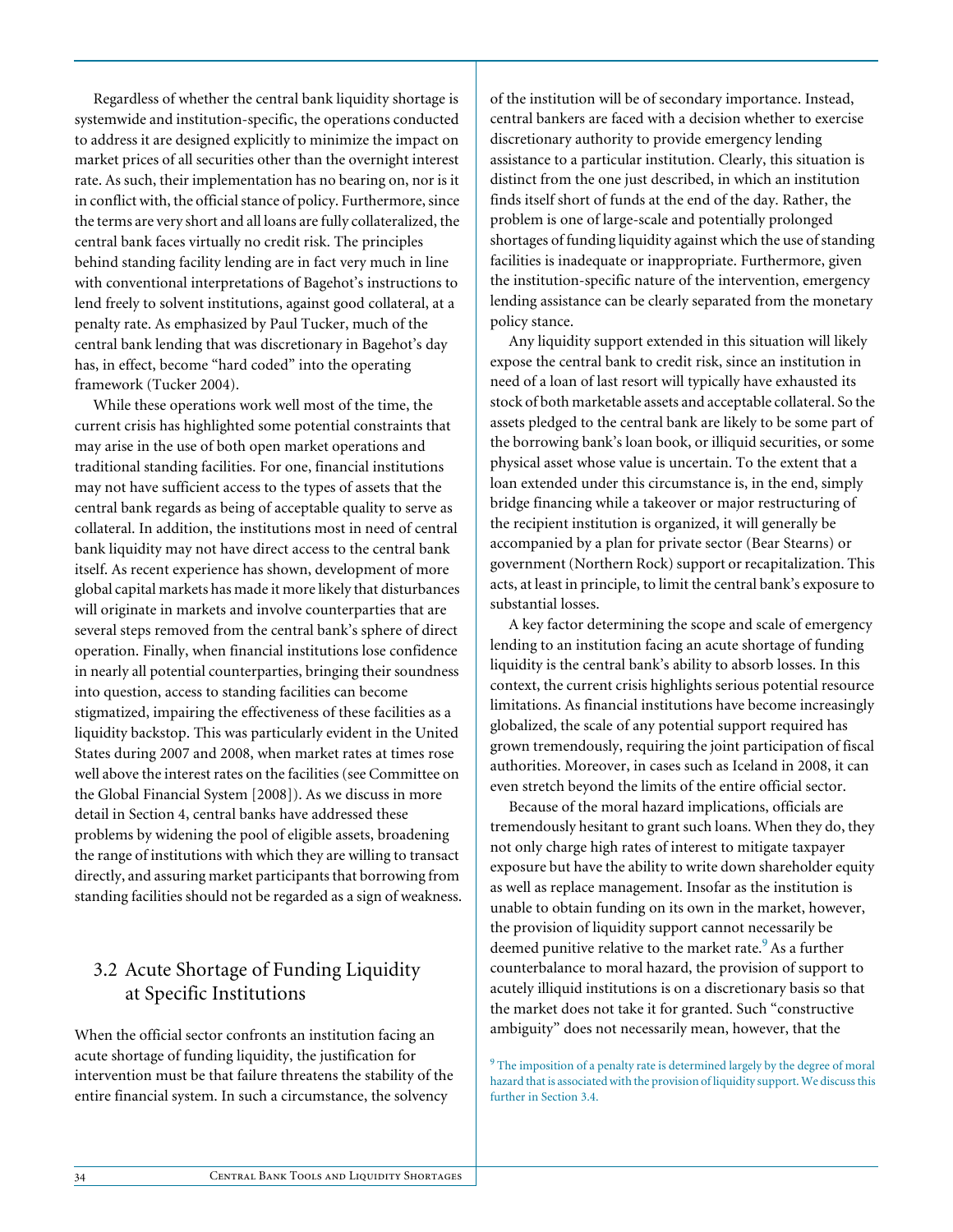general set of principles that would justify emergency lending assistance should not be made explicit. Taylor (2009), for example, argues that uncertainty about what the government would do to aid financial institutions, and under what circumstances, was a key factor in the deterioration that marked the current crisis.

Once an emergency loan is granted, communication can be critical in determining the chances of success. On the one hand, the announcement of assistance may work to assure the public that the financial system is sound, thereby boosting confidence among market participants. On the other hand, news of liquidity support may confirm public fears about potential failures, and the institution receiving support may suffer a further loss of reputation. In the United Kingdom in 2007, news of LOLR support to Northern Rock precipitated a retail deposit run, which was stopped only by announcement of a government guarantee. In the wake of this incident, banks understandably became unwilling to access central bank lending facilities even for more benign liquidity needs, for fear of reputational consequences. The result was a further tightening up of the money market, which worsened an already bad situation.

While stigma is surely not a relevant issue for an ostensibly failing institution seeking emergency lending assistance, the central bank's decision to grant a request may worsen the stigma associated with all forms of direct lending, complicating liquidity management. Confidentiality may help to prevent knowledge of LOLR support from giving rise to panic, but maintaining it is difficult in practice since banks usually know the approximate condition of their competitors, and the scale of such operations would typically necessitate public oversight.

# 3.3 Systemic Shortage of Funding and Market Liquidity

The limits of the central bank's LOLR function are most severely tested in a systemic liquidity crisis, not least because such situations are likely to be accompanied by the other two types of liquidity shortages as well. In this circumstance, the underlying aim of official intervention is to shore up confidence in the financial system as a whole, restoring market functioning through the reestablishment of both funding and market liquidity. This will help forestall asset fire sales, facilitate the orderly reduction in borrowing, support the process of price discovery in markets, and restore credit flows. Succeeding will almost surely require utilization of all of the forms of central bank liquidity intervention described earlier and may involve substantial modifications in standard practices and

procedures. In addition, as is fairly clear, the central bank could well become exposed to considerable market and credit risk.

In a systemic liquidity crisis, the key challenge facing central banks is to find ways to contain flight-to-quality and re-engage the private sector in the intermediation process. Such re-engagement will occur only as agents' uncertainty over outcomes is reduced. To this end, the central bank will have to perform an intermediating role, and its actions may be designed to supplement the role of banks or even bypass banks altogether. Indeed, whereas the primary function of the LOLR in traditional discussions is to liquefy the balance sheet of banks, the current crisis has highlighted that when faced with a systemic crisis in a market-based financial system, the scope of LOLR support is likely to be much broader and involve interventions more akin to liquefying the limit order book of a particular market.

Typically, this will require a broadening of the central bank's provision of liquidity both in terms of accessibility and structure. Tensions in the term funding market, for example, can be alleviated by the central bank both directly (through greater provision of term funding that offsets some of the shortfall in market supply) and indirectly (through the assurance of access to liquidity directly from the central bank). To the extent that the latter helps to ease intermediaries' concerns about rollover risk, they may become more willing to extend term loans. At the same time, the set of institutions with which the central bank transacts may need to be expanded to ensure that the interventions reach those most in need.

A basic thrust of liquidity operations during a systemic crisis is to accommodate the increase in demand for assets of unquestionable quality while at the same time financing those institutions that find it hard to borrow in the market. This involves shifting the asset composition of central banks' balance sheets away from highly liquid assets (primarily government securities) toward less liquid ones (typically private sector debt). In some instances, it may be necessary to sidestep the banking system and provide funding directly to borrowers and investors in key credit markets. This may be accomplished through outright purchases of, or lending against, specific classes of debt linked to particular market segments (for example, mortgages or corporate bonds). By reassuring investors that a committed buyer is in the market, such interventions may reduce the liquidity premium on various asset classes and boost the flow of credit. More generally, market prices may be influenced through the portfolio balance effect, whereby the change in the relative supplies of imperfectly substitutable private and public securities will lower the premium that the private sector demands for holding risky private securities at the margin. In addition, by making an asset eligible for central bank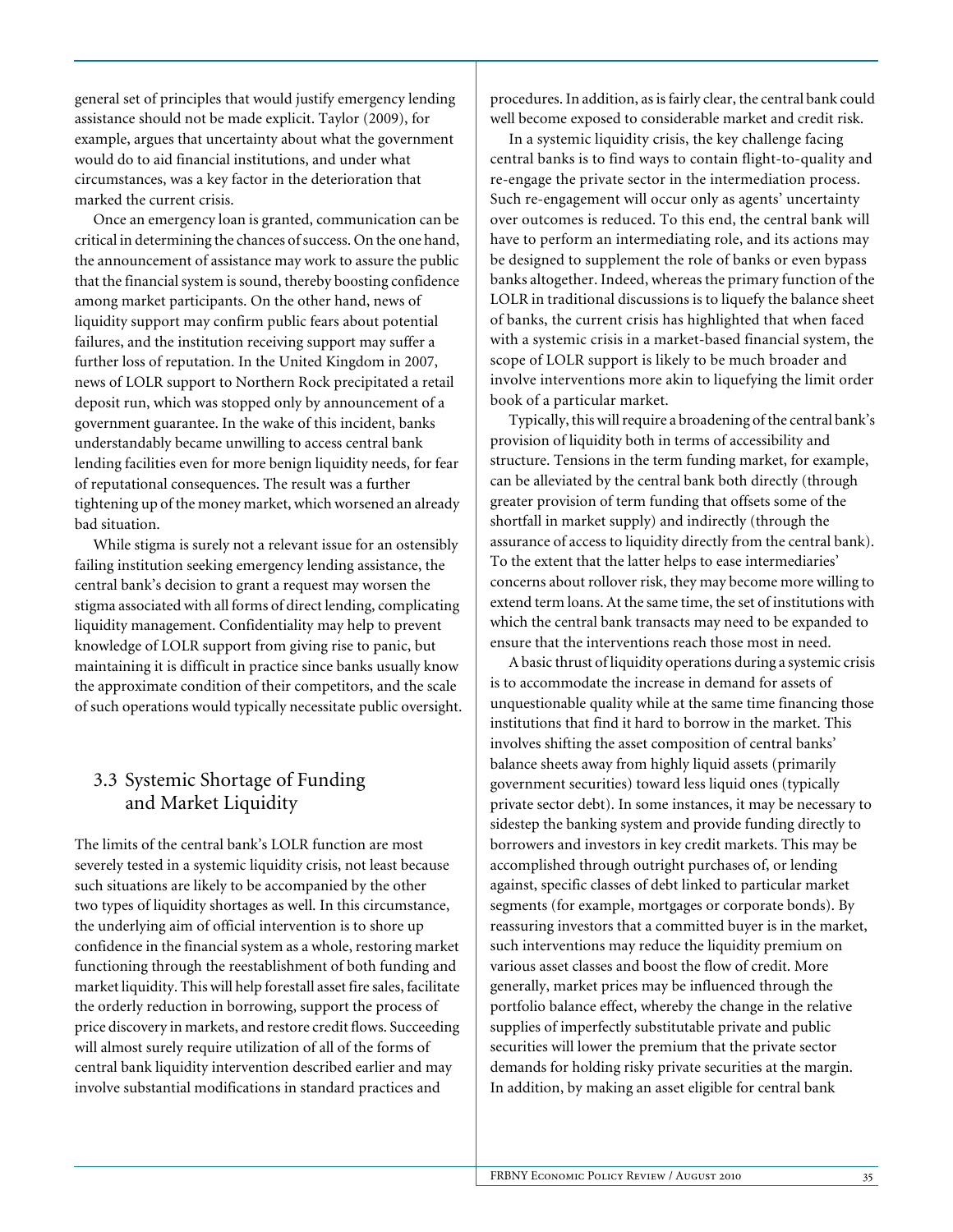operations, the liquidity premium that might otherwise be needed to induce investors to hold that asset will be reduced.

Because the purpose of these policies is to affect market pricing of specific assets independently of the overnight rate, it will be difficult to distinguish them from the stance of monetary policy per se. They also represent a departure from the conventional view that monetary policy should refrain from directly influencing relative prices by not targeting specific asset prices. Indeed, whether yield spreads are too wide or whether specific bonds are rationally priced given the amount of risk inherent in the prevailing economic outlook is largely a subjective assessment. Justification for such policy actions, then, rests on the same logic that has been used to motivate foreign exchange interventions—the enhancement of two-way liquidity or the attempt to move a misaligned asset price.

Ultimately, though, a systemic crisis is less amenable to central bank intervention. Central bank tools are much more limited in this context, since the fundamental problem is more greatly removed from monetary policymakers' sphere of influence. The bulk of market and funding liquidity is generated through transactions among private entities and, as such, is created endogenously in the financial system. In an environment where there is pervasive uncertainty about banks' balance sheets, both because asset valuations of various types become problematic and because of incomplete knowledge about what assets each bank holds, a central bank's liquidity operations can ease these problems only indirectly, alleviating the symptoms rather than the cause. Central banks can provide liquidity by transacting with market participants, but they are not able to directly ensure that private agents will transact with each other.

In the end, whether central bank actions are effective in attenuating the impact of a systemic crisis and restoring the functioning of markets depends on the extent to which they have a catalytic effect on mutually voluntary private sector transactions. A key aim would be to generate a virtuous cycle that relies primarily on the private sector to re-establish liquidity in interconnected markets. In this respect, announcements of intended actions can be sufficient if they are credible. During the 1987 crisis, for example, the Federal Reserve not only encouraged banks and securities firms to make credit available to brokers and dealers but also issued very public statements affirming its commitment to providing liquidity. Carlson (2007) argues that the latter was critical to stabilizing the situation.

By extension, ambiguity of access to central bank liquidity facilities is likely to be counterproductive during a systemic crisis. On the contrary, uniform access for all financial institutions, irrespective of their condition and systemic importance, is more likely to alleviate heightened counterparty fears. Standing facilities and loan guarantees are examples of intervention that can have this kind of catalytic effect without the liquidity actually being drawn upon. For example, several of the new facilities introduced by the Federal Reserve in the current crisis are available at the discretion of market participants (the PDCF, AMLF, CPFF, MMIFF, and TALF), while others appear to have been structured to encourage market intermediation of credit.<sup>10</sup>

Importantly, the implementation of such measures involves an intricate balancing act. To the extent that an expanded intermediation role discourages financial institutions from dealing with one another, the central bank's response may create countervailing forces between catalyzing market activity on the one hand and substituting for it on the other. The onus then falls on the design of an appropriate pricing structure and well-defined exit strategies, both of which can be difficult to achieve in practice.

Finally, in a situation of generalized market failure, it makes less sense for liquidity support to be provided at a penalty rate relative to prevailing market rates since no particular institution is benefiting relative to others. In fact, liquidity support will often, and probably should, be provided at a subsidized rate when it involves an illiquid asset in which a market price cannot be found. That said, liquidity facilities may be designed in ways so that accessing them is not punitive when markets are dysfunctional and is punitive when normal activity returns.<sup>11</sup> Doing so would also naturally lead to an automatic run-off of liquidity support as markets stabilize.

# 3.4 Lender of Last Resort and Moral Hazard

The creation of moral hazard is a long-standing concern associated with LOLR operations. Goodhart (2007), for example, argues that generous provision of liquidity by central banks, in normal times and in times of crisis, has made banks careless in managing their liquidity risks. With this in mind, it is useful to assess the nature of moral hazard in light of the different types of liquidity shortages we set out here. As will become apparent, we view the moral hazard created by the LOLR as either relatively unimportant in practice or an issue

<sup>&</sup>lt;sup>10</sup> The TALF (Term Asset-Backed Securities Loan Facility), for example, provides term credit against newly issued asset-backed securities rather than outright purchases, which creates an incentive for participants to establish sound collateral for the securities since they are likely to be kept on their books. The PDCF is the Primary Dealer Credit Facility; the AMLF is the Asset-Backed Commercial Paper Money Market Fund Liquidity Facility; the CPFF is the Commercial Paper Funding Facility; the MMIFF is the Money Market Investor Funding Facility.

<sup>&</sup>lt;sup>11</sup> Many of the Federal Reserve's new facilities in the current crisis are designed this way. The CPFF, for example, charges a fixed spread over the three-month market rate that should become unattractive in normal times.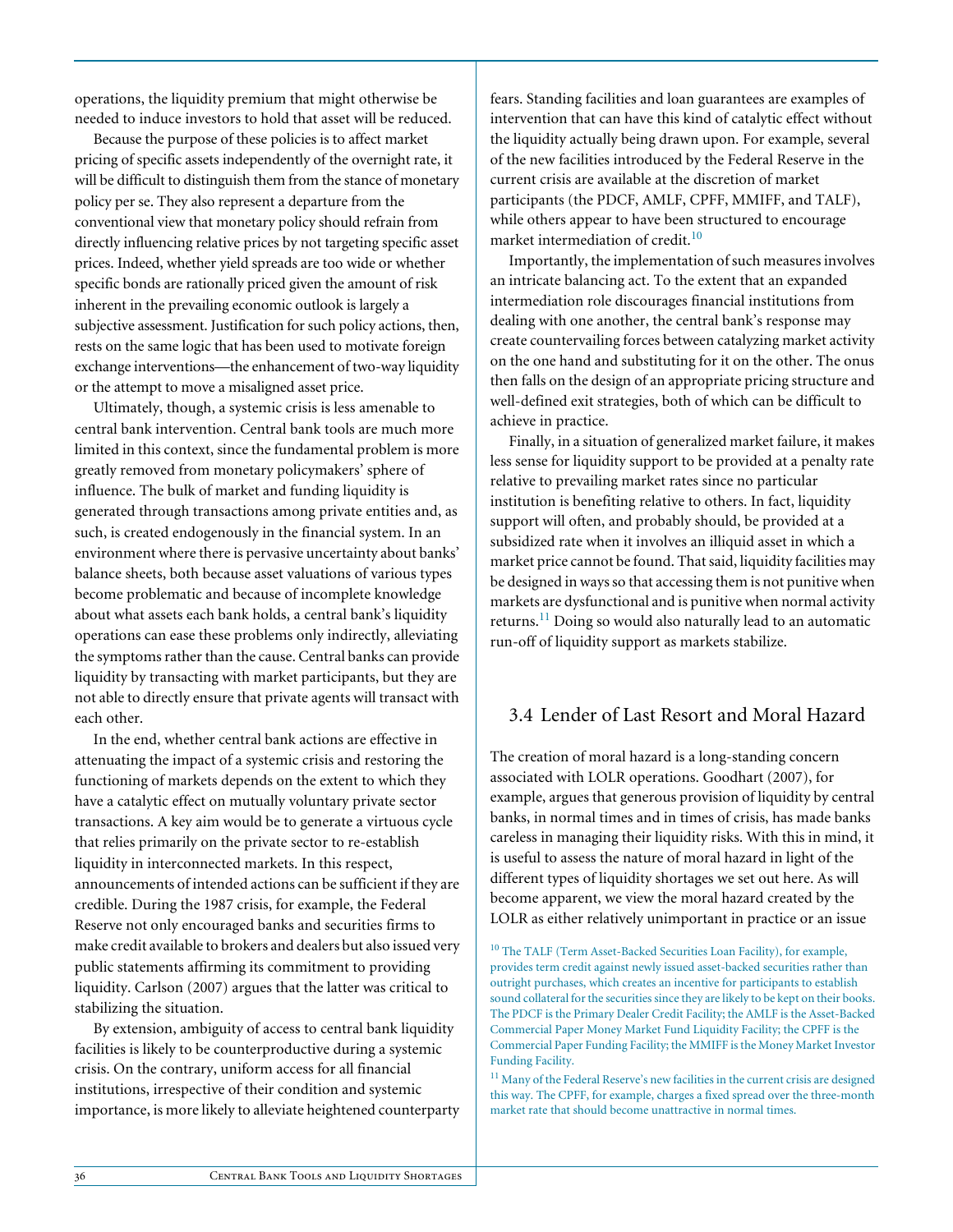that is best addressed by other facets of policy not directly associated with the provision of liquidity support itself.

With respect to shortages of central bank liquidity, the potential for moral hazard arises if the provision of liquidity support reduces the incentive for financial institutions to devote resources to enhancing the efficiency and effectiveness of their daily liquidity management operations. Moreover, excessive reliance on the central bank for daily liquidity management would substantially undermine private interbank market activity. Central banks have generally responded to these issues successfully through the establishment of a pricing structure that preserves the incentive for market participants to trade with one another before going to the central bank's standing facility.

Looking at the case of an acute shortage of funding liquidity at specific institutions, we note that the underlying moral hazard concern is that the extension of liquidity assistance could establish precedents that lead to lax risk management and make financial institutions generally more vulnerable to shocks. Attempts to address these concerns have centered on both the prevention of potential problems through regulatory frameworks such as prompt corrective action and the imposition of highly punitive financial and nonfinancial penalties on management and shareholders in the process of crisis resolution. The latter makes it unlikely that expectations of liquidity support will directly contribute to the taking on of excessively risky activities. Nevertheless, to the extent that creditors are protected from losses, the exercise of market discipline is weakened. This in and of itself may facilitate (rather than cause) the pursuit of excessively aggressive business strategies.

Finally, in situations of systemic crisis, the underlying coordination failures that trigger the crisis cannot be easily attributed to anticipation by private agents of government support measures in the event of a financial meltdown, so it is difficult to see how it could have been the outcome of moral hazard. Indeed, if one views the evaporation of liquidity in key financial markets as a form of market failure—associated with the inability of markets to cope with aggregate, as opposed to idiosyncratic, liquidity shocks—a case can be made that the provision of liquidity support in systemic crises serves to enhance social welfare (see, for example, Kearns and Lowe [2008]).

At the same time, expectations of generalized liquidity provision by the central bank in systemic crises may lead institutions to neglect the task of building buffers that can be run down during such events. In this way, the inherent financial fragility that potentially contributes to making systemic crises more likely may be partly attributable to complacencies in risk management associated with

anticipation of central bank intervention. This does not, however, constitute grounds for the central bank to refrain from providing support should a systemic crisis occur, nor does it suggest that provision at that time should be on highly punitive terms. Economically and politically, authorities have little choice but to act in the midst of a crisis, and any ex ante stance precluding provision of such support cannot be made credible. Thus, even if the existence of the central bank's liquidity facilities creates moral hazard, efforts to mitigate it are more productively channeled elsewhere. Insofar as crises are associated with complacency in risk management, mistaken assumptions about asset price trajectories that become evident only ex post, skewed compensation arrangements, limited liability, and overall financial conditions that encourage risktaking, the burden of their prevention falls more naturally on the appropriate management of macroeconomic policies and regulatory structures than on the specifics of the framework for emergency liquidity provision.

# 4. LIQUIDITY OPERATIONS during the Current Crisis: The LOLR Perspective

In the face of the widespread financial market dislocations that began in August 2007, central banks have expanded liquidity operations, actively deploying their balance sheets to address all three types of liquidity shortages. While the inherent cause of the current crisis may be rooted in coordination failures and informational asymmetries—and so is not new—the scale and scope of the problem have necessitated measures in some countries that are clearly unprecedented. In particular, because institutions have come to depend on market-based sources of liabilities, replacing lost funding liquidity now requires interventions on a scale that is large relative to the size of the central bank's balance sheet in normal times. This section outlines the general thrust of central banks' actions from the perspective of their LOLR function.<sup>12</sup>

Each of the measures central banks have undertaken since the fall of 2007 can be seen as addressing directly or indirectly at least one of the three types of liquidity shortages. With respect to addressing shortages of central bank liquidity, the focus has been on accommodating the greater instability in the demand for reserves and alleviating distributional problems. These have been addressed by varying the size and frequency of operations—conducting them outside their regular schedule and in larger than usual amounts—broadening the number

<sup>12</sup> For further details on central bank actions, see Bank for International Settlements (2008b) and Committee on the Global Financial System (2008).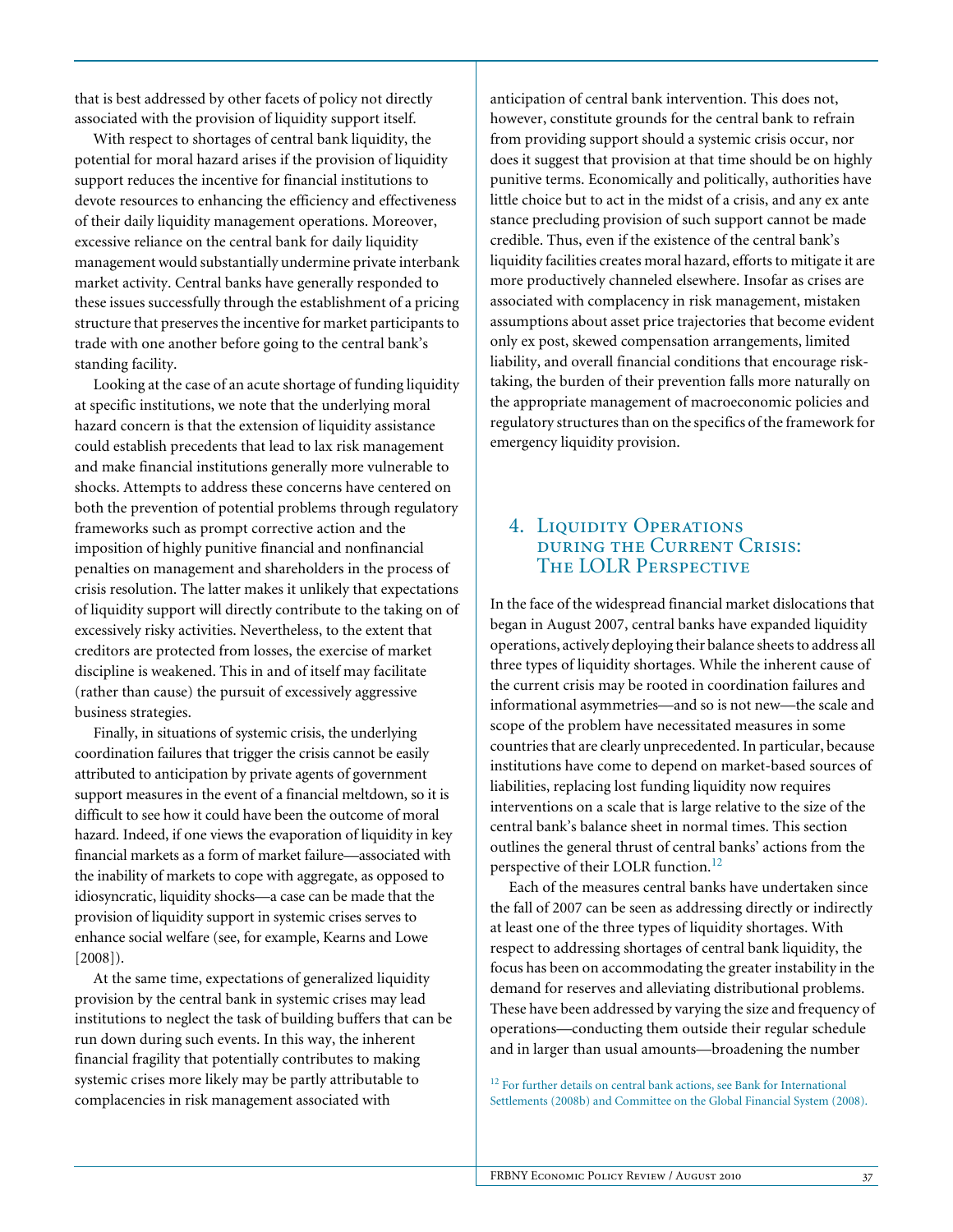and type of counterparties, and enlarging the scope of eligible collateral. A key objective of these interventions has been to contain deviations of market rates from the official policy stance (Chart 1).

For acute shortages of funding liquidity at specific institutions, central banks have extended emergency lending assistance to various financial institutions. This involved, for example, the extension of credit to Northern Rock by the Bank of England; the Federal Reserve's support for Bear Stearns, AIG, and Citigroup; and the Swiss National Bank's financing of the transfer of distressed assets out of UBS. These actions were undertaken jointly with the fiscal authority and generally structured to minimize the financial risk to the central bank.

Finally, there have been four broad components to efforts aimed at alleviating systemic shortages of funding and market liquidity. First, central banks have sought to ensure the availability of backstop liquidity to key financial institutions as reflected, for example, in the creation of the Federal Reserve's PDCF, which established overnight funding for primary dealers. Second, there has been an effort to provide greater assurance of the availability of term funding through the lengthening of the maturity on refinancing operations as well as the establishment of inter–central-bank swap lines to ensure the availability of (primarily) dollar funding in offshore markets. Third, policymakers have worked to provide highquality securities—usually sovereign ones—in exchange for lower quality, less liquid securities in order to encourage trading in the latter. The Federal Reserve and the Bank of England, for example, established facilities to lend government securities in exchange for less liquid market securities. Fourth, there have been initiatives aimed at ensuring the availability of credit to non-banks in cases where particular financial markets had become inoperative. The Federal Reserve's extension of credit through the CPFF and the TALF, direct purchases of mortgage-backed securities issued by key government agencies, and the Bank of Japan's outright purchases of commercial paper are examples of such an approach.<sup>13</sup>

Over the past sixteen months, central bank actions have covered this broad spectrum through two main phases. During

#### CHART<sub>1</sub> Policy Rates and Reference Market Rates **Percent**



Sources: Bloomberg; national data.

a For the United States, federal funds target rate; for the euro area, minimum bid rate; for the United Kingdom, official bank rate.

<sup>b</sup> For the United States, effective federal funds rate; for the euro area, Eonia; for the United Kingdom, overnight Libor rate.

the first phase (through mid-September 2008), central bank efforts were undertaken by varying the asset composition of their balance sheets while keeping the overall size largely unchanged. As the crisis intensified following the collapse of Lehman Brothers, central bank operations entered a second phase that involved a rapid expansion of the size of their balance sheets. In particular, as central banks increased the size and scope of their efforts to support market functioning and undertook larger emergency lending assistance, offsetting operations on the asset side of their balance sheets became

<sup>&</sup>lt;sup>13</sup> It is useful to emphasize that these somewhat unconventional liquidity operations can be applied regardless of the level of the policy rate itself. Central bank balance sheets can expand aggressively even when interest rates are positive, contrary to the widely held view that such expansion can take place only at the cost of pushing rates to zero. The latter view is often based on Japan's "quantitative easing" experience; however, the ability to expand the balance sheet without compromising targets for interest rates is constrained only by central banks' capacity to offset the impact on bank reserves. Indeed, Asian central banks that have seen their balance sheets expand in recent years with the sustained accumulation of foreign reserves have, on the whole, been able to maintain their interest rate targets. Disyatat (2008) provides further discussion of these issues.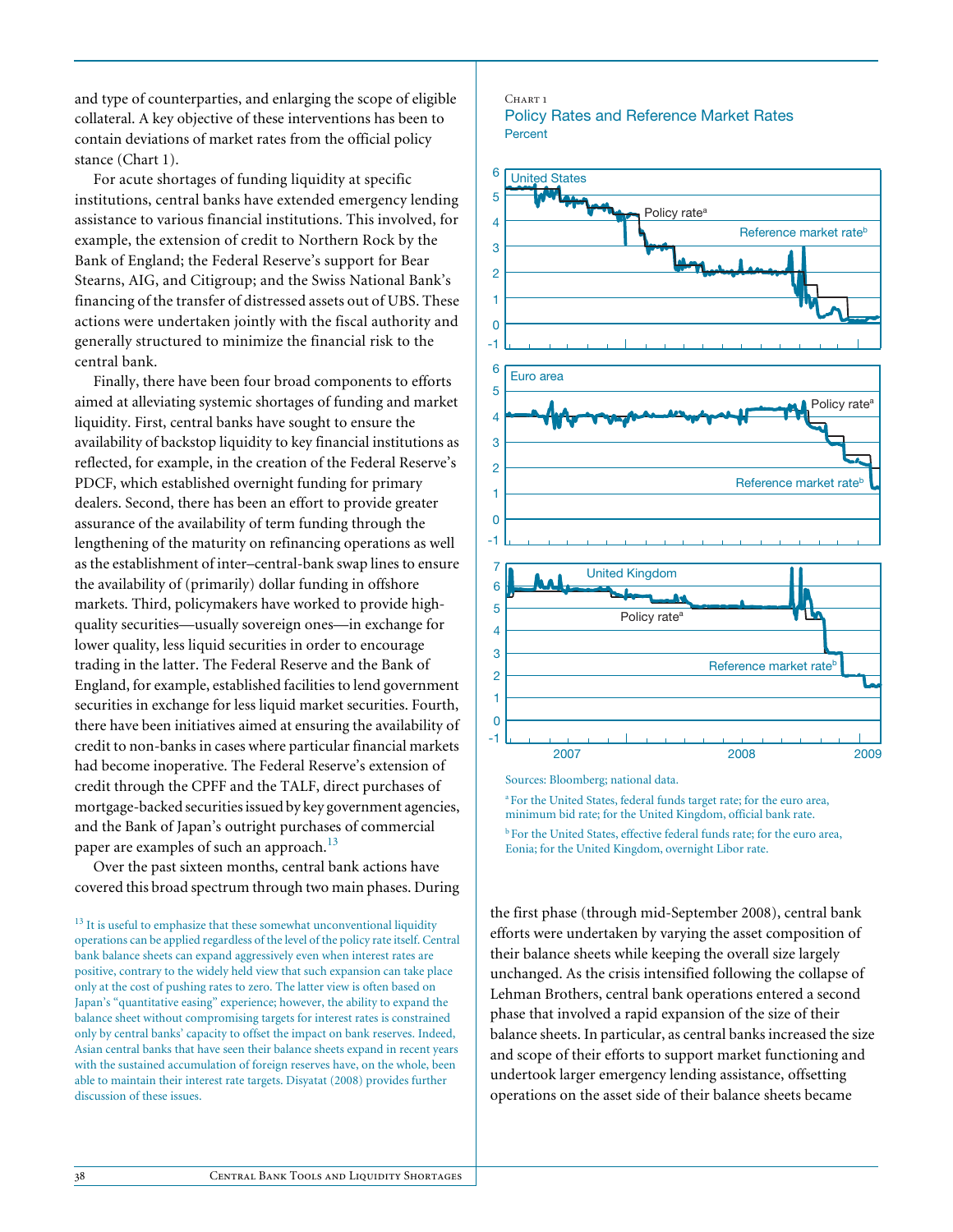constrained and it was necessary to expand the capacity of reserve-draining instruments on the liability side.

During the fall of 2008, the assets of the Federal Reserve and the Bank of England more than doubled in a matter of weeks, while those of the European Central Bank increased by more than 30 percent (Chart 2). In the case of the Federal Reserve, the growth in assets was driven by larger term operations, new lending facilities, and dollar swaps with other central banks.

### $CHART 2$ Central Bank Assets Billions of National Currency



Sources: Central banks; Datastream.

- <sup>a</sup> Securities held outright (including Term Securities Lending Facility).
- b Repurchase agreements, term auction credit, and other loans.
- c Including U.S. dollar liquidity auctions.
- <sup>d</sup>Of euro area residents and general government debt in euros.
- e Including repos and other lending in euros.
- f Short- and long-term reverse sterling repos.

For the European Central Bank and the Bank of England, the expansion was driven mainly by repos and auctions of dollar liquidity. On the liability side, the increase in balance-sheet capacity of the Federal Reserve came from bank reserves and a one-off injection in the Treasury account (Chart 3). For the European Central Bank, the primary offsetting instrument has been the deposit facility, whereas the Bank of England has increasingly relied on the issuance of central bank bills.

#### CHART 3 Central Bank Liabilities Billions of National Currency



Sources: Central banks; Datastream.

a To other euro-area and non-euro-area residents, including central banks.

- **b** Including to central banks.
- c Including issuance of Bank of England sterling bills.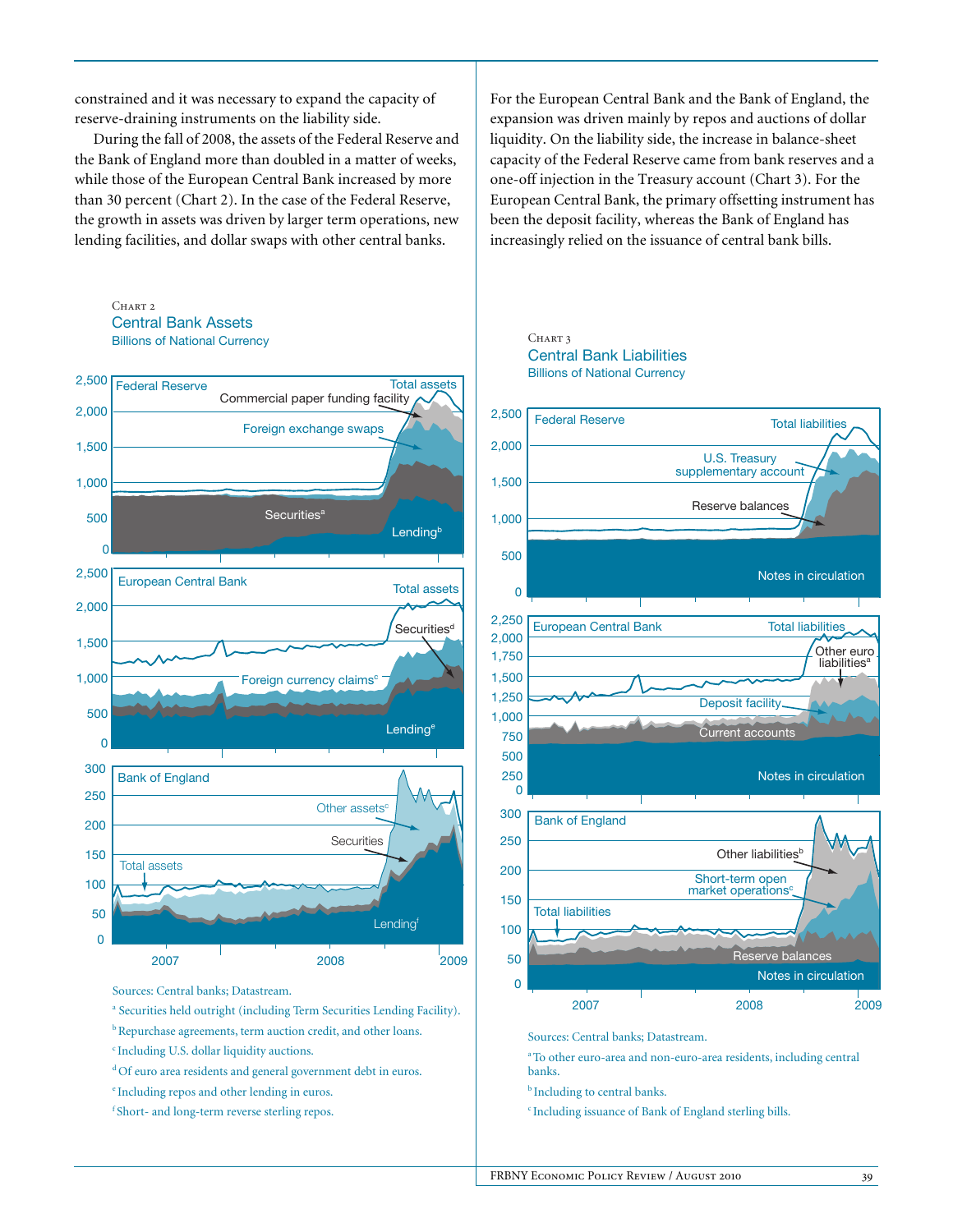# 5. Conclusion

One hundred and thirty-five years ago, Walter Bagehot wrote that, to stay a banking panic, 1) the bank supplying reserves "must advance freely and vigorously to the public," 2) "these loans should only be made at a very high rate of interest," and 3) "at this rate these advances should be made on all good banking securities, and as largely as the public ask for them" (1873, pp. 74-5). From these basic principles, central banks derived the theory of the lender of last resort. But Bagehot lived in a different world—not only were there no automobiles, airplanes, or computers, but there were very few central banks—fewer than 20, whereas today there are more than 170. Since central banks are essentially a twentieth-century phenomenon, it is natural to ask whether Bagehot's nineteenth-century doctrine still applies.

In this paper, we have argued that Bagehot's view of the lender of last resort requires modification. As the financial system has gained in complexity, so have all facets of the role of central banks. Following the trail blazed by Bagehot, we refine the theory of the LOLR by identifying three types of liquidity shortages that can occur in the modern financial system: 1) a shortage of central bank liquidity, 2) an acute shortage of funding liquidity at a specific institution, and 3) a systemic shortage of funding and market liquidity.

Our analysis leads us to conclude that the appropriate principles for central banks' LOLR support must be

conditioned on the particular type of liquidity shortage that is taking place. When confronted with a simple shortage of central bank liquidity, for example, Bagehot's dictum applies. By contrast, a systemic event almost surely requires lending at an effectively subsidized rate compared with the market rate while taking collateral of suspect quality.

In the same way, any discussion of communication policy in the potential future application of LOLR policy, such as the desirability of constructive ambiguity, must be linked to a specific type of liquidity shortage. So, for example, while ambiguity of access to central bank liquidity may be an important countervailing force against moral hazard in situations of acute institution-specific liquidity shortages, it is likely to be counterproductive when it comes to dealing with general shortages of central bank liquidity or while in the midst of a systemic crisis.

In terms of the debate outlined earlier on the appropriate form of LOLR lending, the current crisis has made it abundantly clear that the argument that only open market operations are needed to meet the liquidity needs of fundamentally sound banks is flawed since money markets themselves can fail to function properly. This is even more so in light of recent developments in the financial system that have increased the interdependencies between financial institutions and markets, and made it more imperative that central banks be prepared for situations in which both experience problems simultaneously.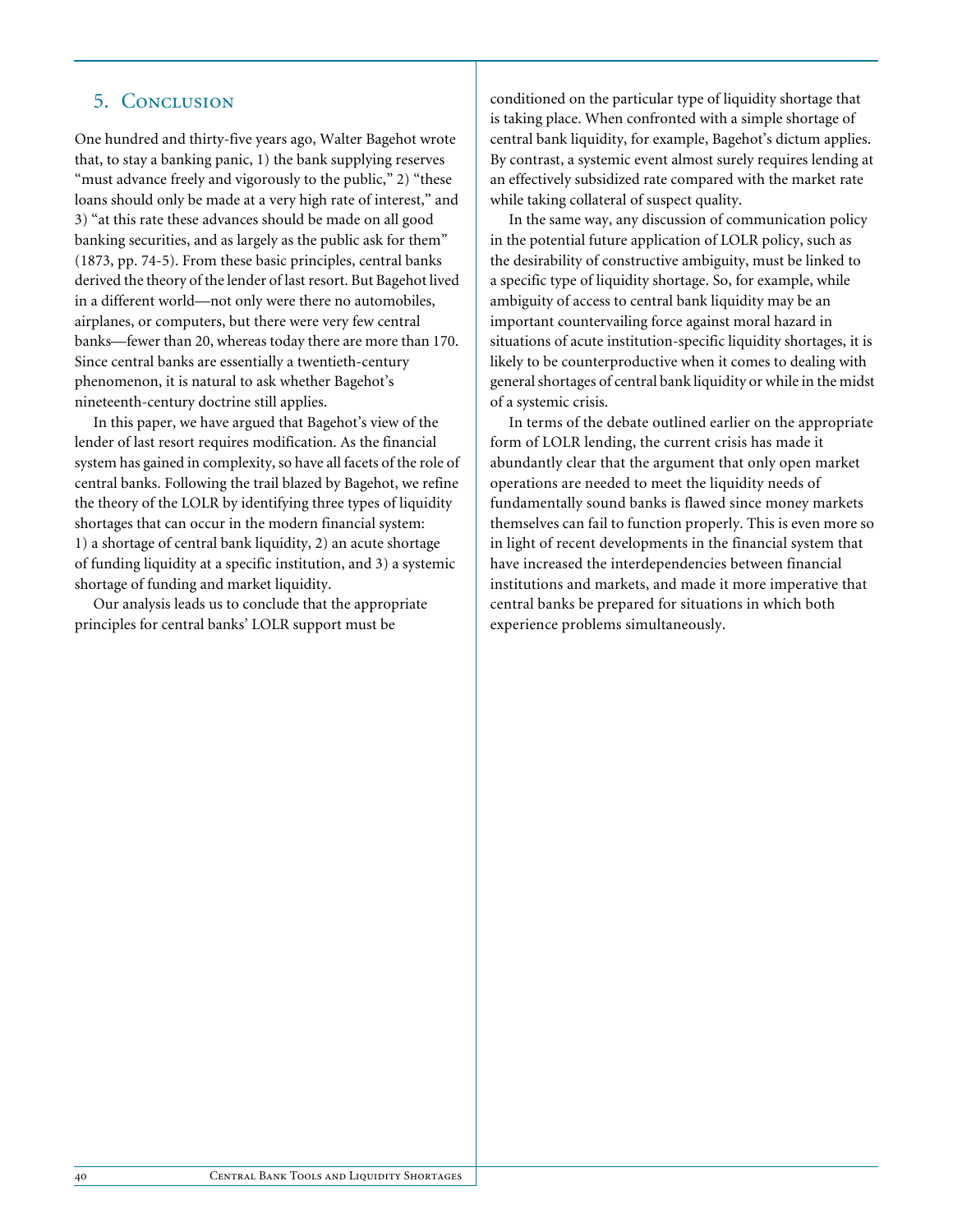## **REFERENCES**

- Bagehot, W. 1873. LOMBARD STREET: A DESCRIPTION OF THE MONEY MARKET. London.
- Bank for International Settlements. 2008a. BIS 78TH ANNUAL REPORT 2007/08, chapter VI.

———. 2008b. BIS Quarterly Review, December.

*Borio, C*. 2004. "Market Distress and Vanishing Liquidity: Anatomy and Policy Options." BIS Working Paper no. 158, July.

———. 2008. "The Financial Turmoil of 2007–?: A Preliminary Assessment and Some Policy Considerations." BIS Working Paper no. 251, March.

- *Brunnermeier, M. K., and L. H. Pedersen*. 2007. "Market Liquidity and Funding Liquidity." NBER Working Paper no. 12939, February.
- *Caballero, R. J., and A. Krishnamurthy*. 2008. "Musical Chairs: A Comment on the Credit Crisis." Banque de France Financial STABILITY REVIEW: SPECIAL ISSUE ON LIQUIDITY, no. 11 (February): 9-11.
- *Calomiris, C*. 2008. "The Subprime Turmoil: What's Old, What's New, What's Next." Paper presented at the Federal Reserve Bank of Kansas City Symposium on Maintaining Stability in a Changing Financial System, Jackson Hole, Wyoming, August 21-23.
- *Carlson, M*. 2007. "A Brief History of the 1987 Stock Market Crash with a Discussion of the Federal Reserve Response." Board of Governors of the Federal Reserve System Finance and Economics Discussion Series, no. 2007-13, May.
- *Cecchetti, S*. 2008. "Monetary Policy and the Financial Crisis of 2007-2008." Centre for Economic Policy Research Policy Insight, no. 21, April.
- *Committee on the Global Financial System*. 2008. "Central Bank Operations in Response to the Financial Turmoil." CGFS PUBLICATIONS, no. 31, July.
- *Davis, E. P*. 2008. "Liquidity, Financial Crises, and the Lender of Last Resort—How Much of a Departure Is the Sub-Prime Crisis?" Paper presented at the Reserve Bank of Australia 2008 Conference on Lessons from the Financial Turmoil of 2007 and 2008, July 14-15.
- *Disyatat, P*. 2008. "Monetary Implementation: Misconceptions and Their Consequences." BIS Working Paper no. 269, December.
- *Flannery, M*. *J*. 1996. "Financial Crises, Payment System Problems, and Discount Window Lending." JOURNAL OF MONEY, CREDIT, and Banking 28, no. 4, part 2 (November): 804-24.
- *Freixas, X., C*. *Giannini, G. Hoggarth, and F. Soussa*. 2000. "Lender of Last Resort: What Have We Learned since Bagehot?" Journal of Financial Services Research 18, no. 1 (October): 63-84.
- *Freixas, X., B. M. Parigi, and J.-C. Rochet*. 2000. "Systemic Risk, Interbank Relations, and Liquidity Provision by the Central Bank." JOURNAL OF MONEY, CREDIT, AND BANKING 32, no. 3, part 2 (August): 611-38.
- *Giannini, C*. 1999. "'Enemy of None but a Common Friend of All'? An International Perspective on the Lender-of-Last-Resort Function." Princeton Essays in International Finance, no. 214.
- *Goodfriend, M., and R. G. King*. 1988. "Financial Deregulation, Monetary Policy, and Central Banking." Federal Reserve Bank of Richmond Economic Review, May/June: 3-22.
- *Goodhart, C. A. E*. 1999. "Myths about the Lender of Last Resort." International Finance 2, no. 3 (November): 339-60.
	- ———. 2007. "Liquidity Risk Management." Financial Markets Group Research Centre Special Paper no. 175, October.
	- -. 2008. "Liquidity and Money Market Operations." Financial Markets Group Research Centre Special Paper no. 179, April.
- *Goodhart, C., and D. Schoenmaker*. 1995. "Should the Functions of Monetary Policy and Banking Supervision Be Separated?" OXFORD Economic Papers 47, no. 4 (October): 539-60.
- *Gorton, G. B*. 2008. "The Subprime Panic." NBER Working Paper no. 14398, October.
- *Kaufman, G*. 1991. "Lender of Last Resort: A Contemporary Perspective." JOURNAL OF FINANCIAL SERVICES RESEARCH 5, no. 2 (October): 95-110.